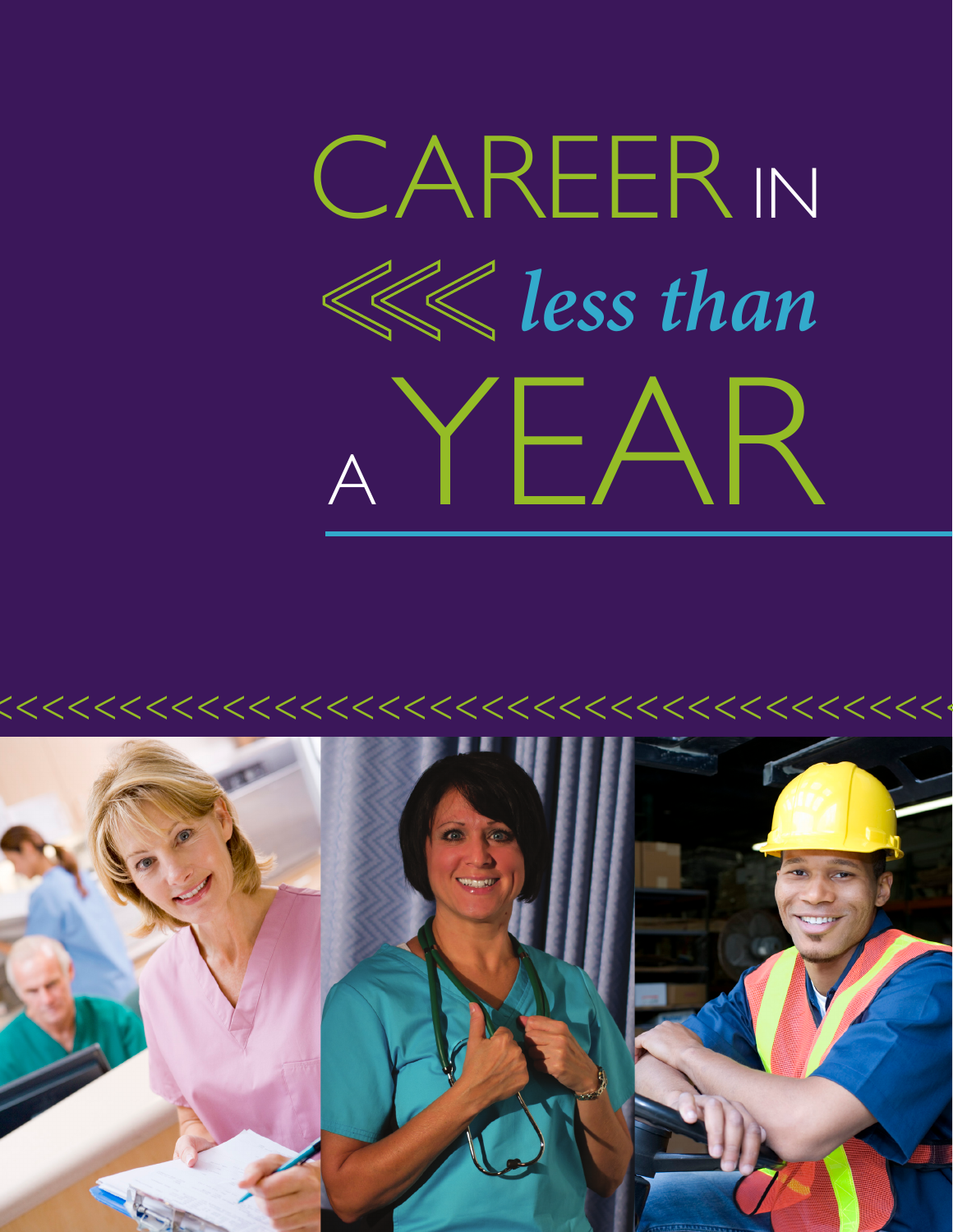# *Find a* CAREER IN LESS THAN A YEAR Interested in find

Interested in fnding a job but don't have a lot of time to spare? Enroll in a Prairie State College (PSC) non-credit career-focused class and learn the skills to get a job in less than a year. Find out more at prairiestate.edu/yearcareer.

Career in Less Than A Year programs are in demand and may be eligible for fnancial assistance under the Workforce Innovation and Opportunity Act (WIOA). To fnd out about eligibility requirements, please contact the Chicago Heights Workforce Center at (708) 709-7975.

Start your future today with one of these great career programs!

# HEALTHCARE CERTIFICATE PROGRAMS <<<<<<<<<<<<<<<<<<<<<<<<<<<<<<<<<<<<

## *Clinical Medical Assistant*

- Prepare for employment as a Clinical Medical Assistant in this 140-hour course.
- Includes a 180-hour clinical externship.
- Learn to prepare patients for examination and treatment.
- Perform routine laboratory procedures and diagnostic testing.
- Take and document vital signs and cardiology, including proper administration of medications.

## *Dialysis Technician*

- Prepare for entry-level employment in a kidney dialysis center in this 50-hour course.
- Learn medical terminology, anatomy, renal function, and principles of renal dialysis.
- Train to prepare for the Board of Nephrology Examiners Nursing and Technology (BONENT) exam.

# *Health Unit Coordinator*

- Learn how to transcribe doctor orders, order necessary lab work, and diets.
- Find out how to coordinate workflow for a nursing unit.
- Receive introduction to processes that involve daily care of patient's medical records.
- Find out how to retrieve clinical lab results and understand patient privacy.

## *Medical Administrative Assistant*

- Learn to assist patients.
- Help with organizational needs, including office support and business functions.
- Receive introduction to appointment scheduling, insurance billing, and preparing correspondence.

# *Medical Billing/Coding Specialist*

- Learn to transform verbal descriptions of diseases, injuries, and procedures into numeric or alphanumeric designations.
- Learn to review records and calculate charges for patient's procedures and services.
- Find out how to prepare itemized statements and submit claims to third party payers.
- Learn skills to ensure accurate collection of physician charges and patient data to make certain submitted claims to insurance carriers are completed efficiently.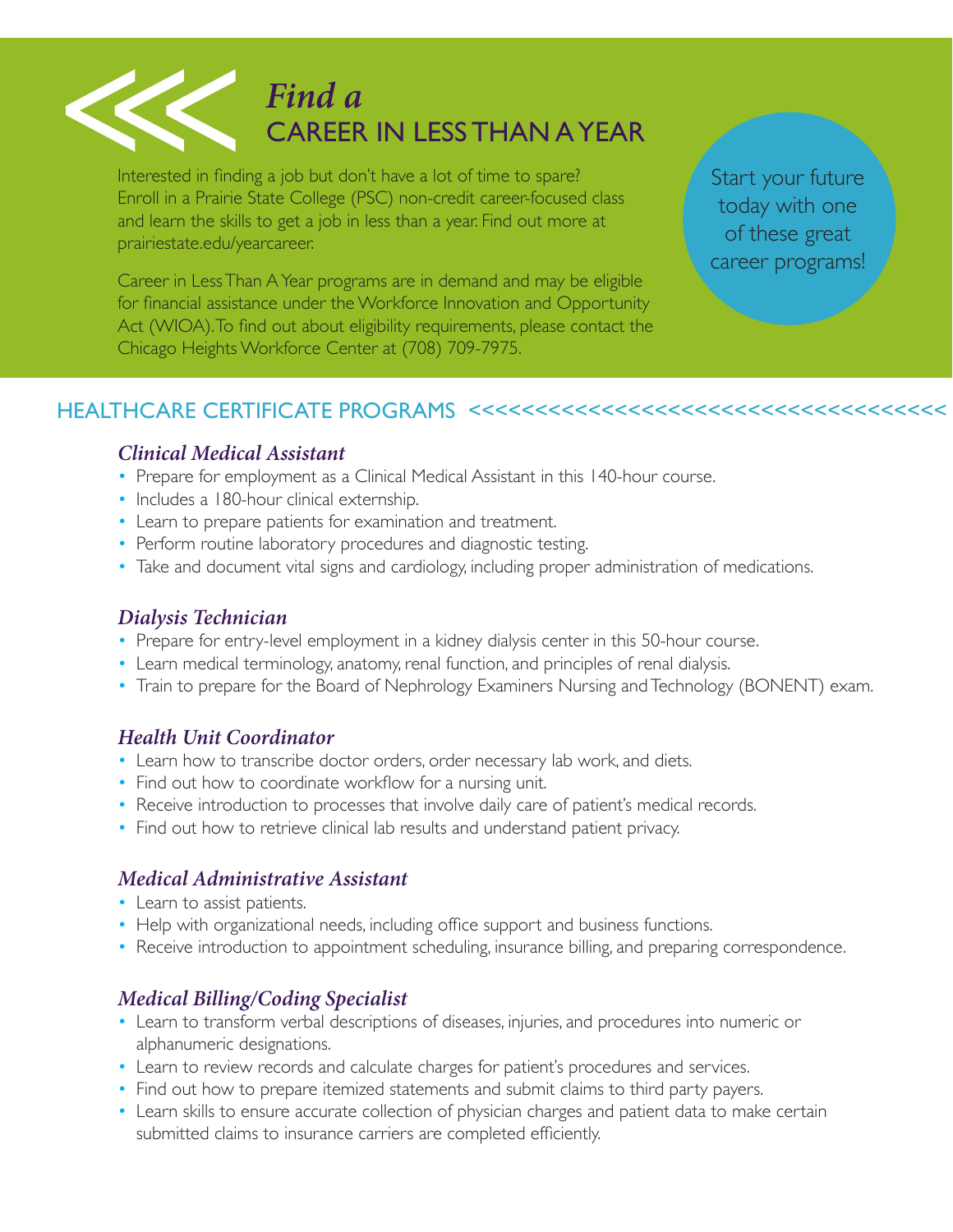# *Medical Central Service Technology*

- Prepare for the national exam for Central Service for the Certification of Healthcare Sterile Processing and Distribution.
- Learn sterilizing and storage of medical instruments.
- Prepare for all positions within the Central Sterile Processing Department.

## *Pharmacy Technician*

- Prepare to enter the pharmacy field in this 50-hour course.
- Prepare for the Pharmacy Technician Certifcation Board (PTCB) exam.
- Learn medical terminology specifc to the pharmacy.
- Read and interpret prescriptions.
- Define drugs by generic and brand names.
- Learn dosage calculations and conversions, I.V. flow rates, drug compounding, dispensing of prescriptions.
- Find out about inventory control, billing and reimbursement.

# TRANSPORTATION, WAREHOUSE AND LOGISTICS PROGRAMS <<<<<<<<<<<<<<<<<<<

## *CDL Truck Driver Training Program in Partnership with KLLM*

- Learn the operating rules and regulations that govern trucking operations.
- Prepare for the State of Illinois CDL (Class A) in 22 days.
- Qualify for a \$4,000 scholarship if you agree to drive for KLLM for one year.
- Be guaranteed a job with KLLM upon completion of the training program.
- Earn up to \$514.99 a week during a six-week paid internship on the road with a trainer.
- Receive state-of-the-art training.
- Receive a comprehensive benefits package and a 401(k) retirement plan.

Have a Class A CDL but it's been a while since you've been on the road? Ask about our six-day refresher course. For more information on the CDL program, please call (800) 295-KLLM or visit kllmdrivingacademy.com

# *Forkli***f** *Operator Training - 40 Hour Certi***f***cation Course*

- Receive industrial forklift training used in warehousing and distribution centers.
- Work with types of equipment used for material handling.
- Learn about pre-shift inspection and how to stack and un-stack pallets from a rack system.
- Learn simulated loading of a semi-trailer and how to move loads around a dock area safely and efficiently.
- OSHA-10-hour safety training course is part of this certification course.

# OTHER CERTIFICATE PROGRAMS <<<<<<<<<<<<<<<<<<<<<<<<<<<<<<<<<<<<<<<<<

#### **Home Inspection** (Now Approved for Indiana)

- Course provides an onsite field day.
- Learn information needed to pass the state home inspector examination for Illinois or Indiana.
- All applicants must be at least 21 years of age and have a high school diploma or GED. Attendance is mandatory per state regulations.

## *Veterinary Assistant*

- Learn to assist in the examination of pets and other nonfarm animals for signs of illness or disease.
- Help the clinic team provide post-operative care to animals.
- Learn proper sterilization of equipment, cages, and examination rooms throughout the facility.